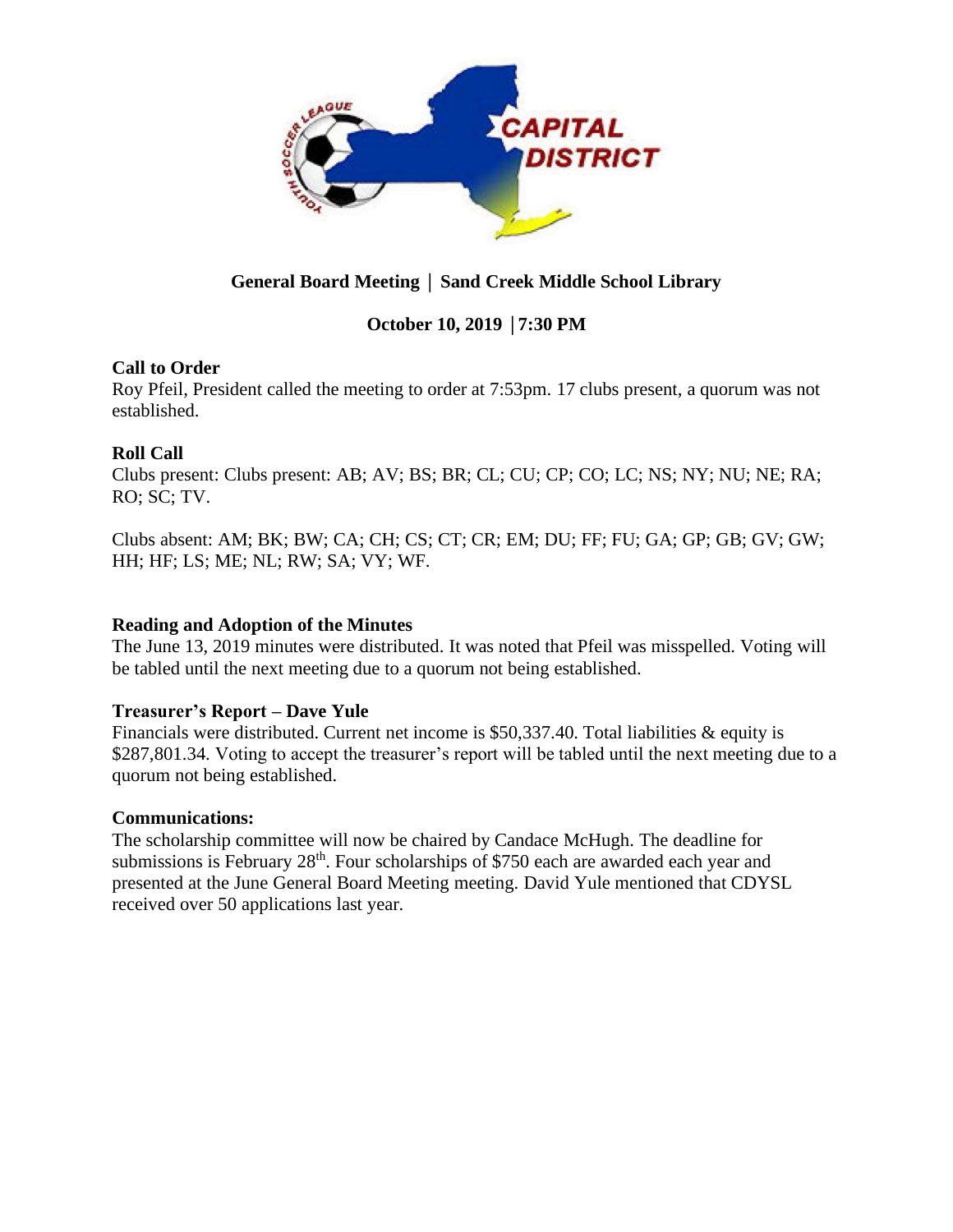# **Comments from the Floor**

None

# **Reports of Officers and Standing Committees Standing Committee Reports:**

**1. Rules – Tim Owens (absent)** No report

# **2. Registrations – Jan Brown**

Roy P. mentioned that the registration process has been difficult this year.

Jan B. reported that registrations have been processed within the established 10-day window. Tammy K. has been coming into the office twice a week to help with registrations.

Jan B. distributed a sheet to help registrars with player/team registrations and reminded everyone that fillable forms available on the CDYSL website. Roy P. requested that each club representative distribute the information throughout their clubs (coaches, registrars, etc.).

A few reminders:

- Electronic submissions DOES NOT mean it can be processed by the office if other requirements are not met.
- All registrations MUST include the following:
	- a. TWO COPIES of the Registration worksheet (on website).
	- b. One copy of formal NOT APPROVED roster for each team.
	- c. Player/coach/helper passes.
	- d. Payment for all registrations.
- Please utilize checkboxes at the bottom of Registration Worksheet

New York Elite mentioned that if their coaches are calling the office directly, please notify the registrar so that they can circumvent the situation.

# **3. Games – Paul Bascomb (absent)**

No report.

# **4. Finance – Dave Yule (absent)**

Dave Y. mentioned that a proposal will be made at the next meeting to lower the pass replacement and guest player fee.

- **5. Scholarship – Candice McHugh** No report.
- **6. Executive – Roy Pfeil** No report.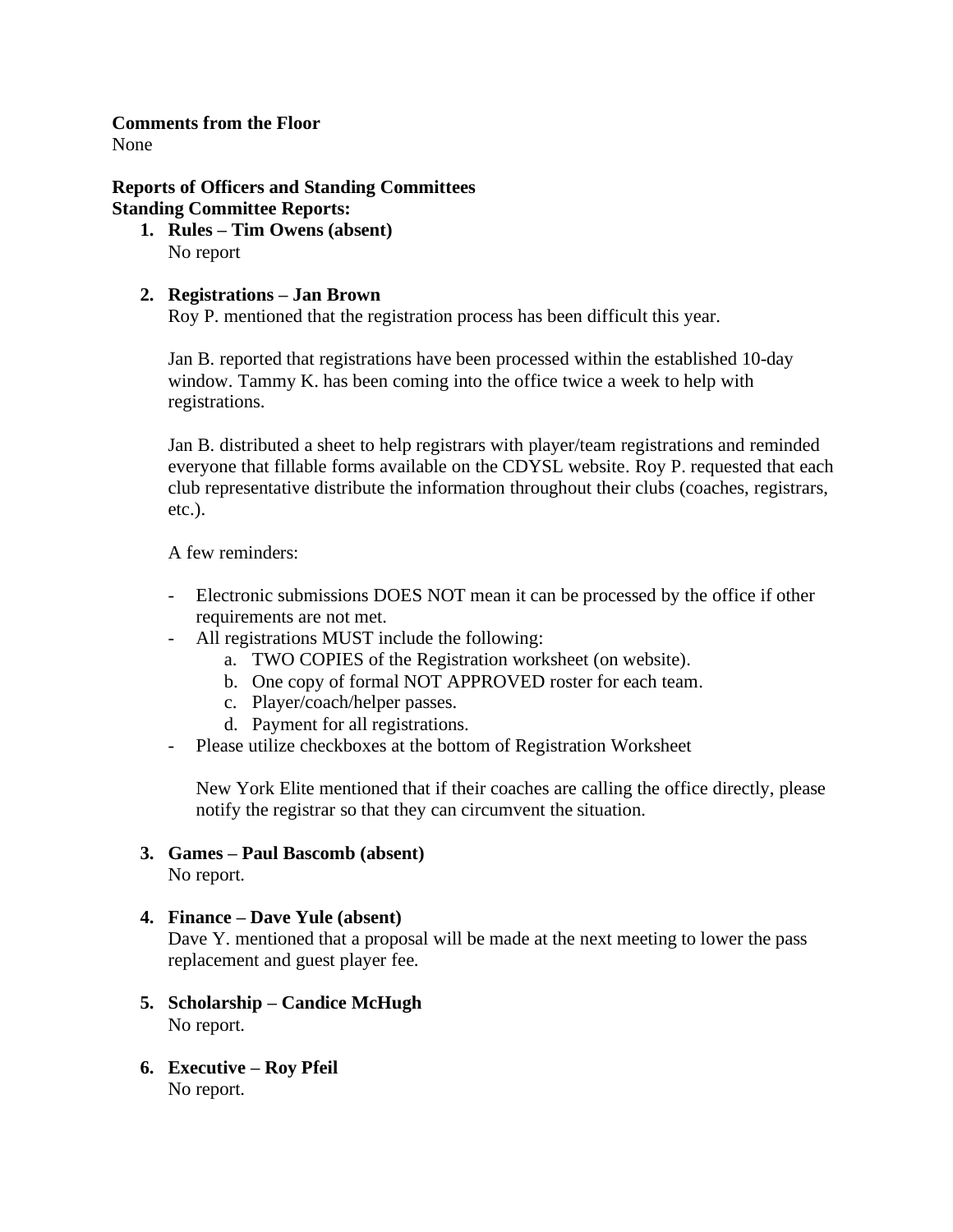## **7. Membership – Afrim Nezaj**

Afrim N. presented the  $2<sup>nd</sup>$  reading of Nirvana North FC's membership application. There have 7 teams (approx. 150 girls) and are based in Clifton Park. Afrim N. clarified that Nirvana North FC is not the same organization as the Nirvana based south of Albany. Without a quorum, a vote will be tabled till the next meeting. Jan B. confirmed that one of Nirvana's team is playing Fall Ball.

## **8. Zero Tolerance/Appeals – Dave Yule & Paul Bascomb (absent)**

Dave Y. reported that he and Paul B. are chairing the committee. With the groundwork Roy P. has laid the past few years, he is anticipating a smooth season. Roy P. reminded everyone that the home coach is responsible for any spectator issues, and it is important that the protocols set forth by the CDYSL are followed when dealing with inappropriate coaches, referees, players and spectators. Roy P. warned that more fines will be issued rather than warnings this year.

- **9. Arbitration – Tim Frament (absent)** No report.
- **10. Nominations – Paul Bascomb (absent)** No report.
- **11. Risk Management – Tim Frament (absent)** No report.

#### **Special Committees**

#### **1. Programs – Roy Pfeil**

#### **a. Coaching Education – Roy Pfeil**

Roy P. announced that there are 2 upcoming coaching courses being held at the Sportsplex in Halfmoon. Coaching licenses are required to coach at all levels. Class size ranges from 12 (minimum) to 14 (maximum).

- 1. Weekend of October  $12<sup>th</sup> 11v11$
- 2. October  $29<sup>th</sup>$  (5:30-9:30).

NY Elite asked if the coaching license is required by US Soccer. Roy P. said that US Soccer does not require it at all levels.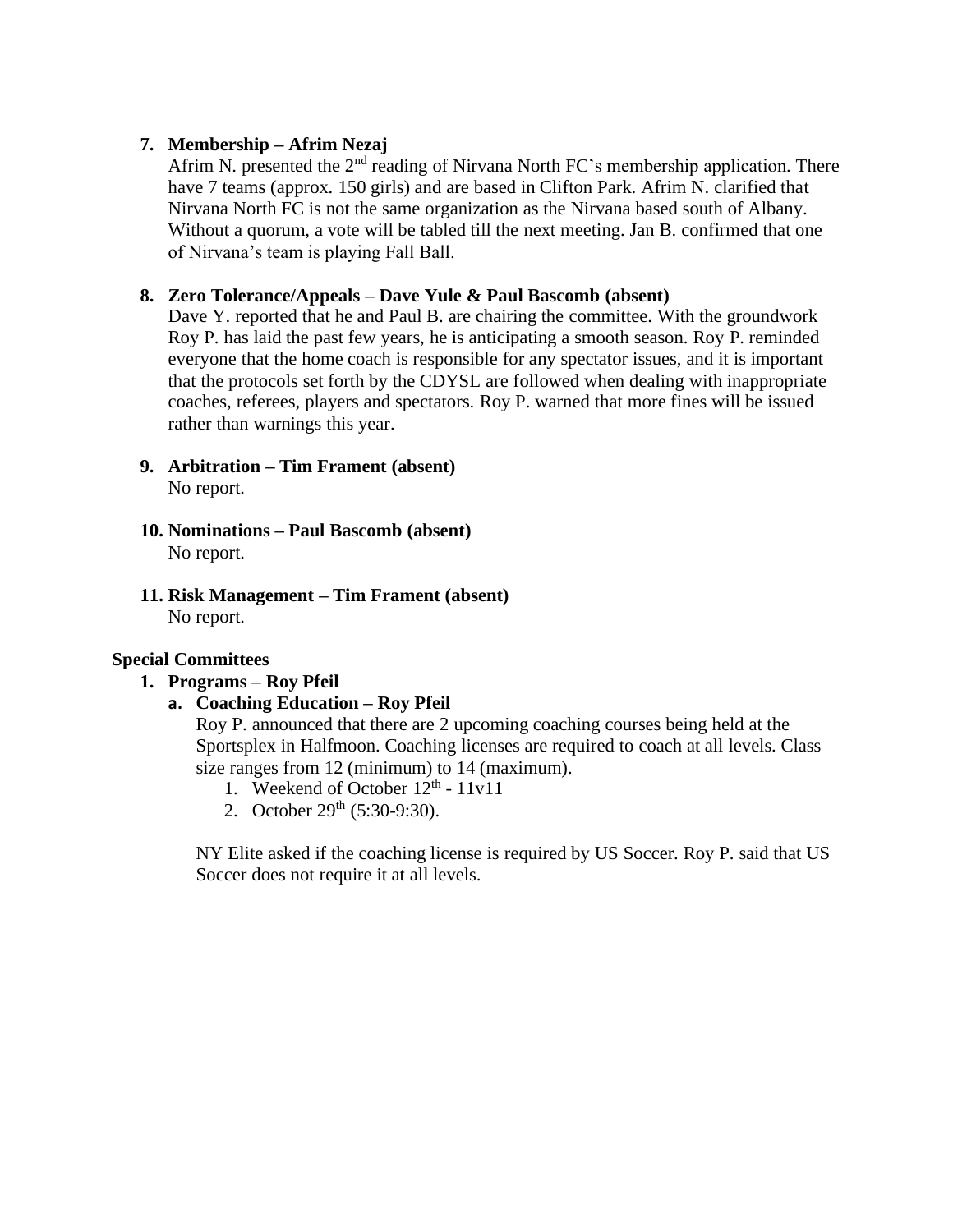## **b. ODP Program – Roy Pfeil**

Roy P. remarked that ODP is a great opportunity for better players in each club. Last year, Upstate NY had 26 players that made the regional pools, which is larger than past years.

## **c. Exceptional Senior Showcase**

The showcase will be held on November  $11<sup>th</sup>$  at DiCaprio Park.

## **d. Empire Cup – Roy Pfeil**

Afrim's has submitted a 3-year proposal to facilitate the Empire Cup. Afrim's will reimburse CDYSL at the rate of \$65 per team for the first year  $(2<sup>nd</sup>$  year - \$70, 3<sup>rd</sup> year - \$75 per team).

Roy P. suggested that it be held a little earlier than other tournaments since they can utilize the turf fields at Afrim's.

Roy P. questioned that if it was already approved by the Executive Committee, if it was necessary to have the clubs vote. Dave Y. expressed that the executive committee only approved the proposal to be brought to the general board. Rotterdam SC expressed that is important for transparency that it is voted on by the general board. Voting will be tabled until the next meeting due to a quorum not being established.

#### **Old Business**

- 1. SI Play: Taconic Valley SC asked if SI Play will be replaced with a different system. Jan B. said that Eastern NY needed to finish out their contract with SI Play (to avoid a \$75,000 fine for early withdrawal) and she is anticipating that Eastern NY will be transitioning to a new platform at the end of their contract.
- 2. Team Placements: A club asked about the process for determining team placements. Dave Y. answered that it is important for teams to go to the team placement meetings to give input and assist in accurate placements. The meeting occurs 2 weeks after the teams are placed in brackets and posted on the website. Clifton Park SC asked if it was possible to have a pre-season tournament to assist in placement. Dave Y. said it would be difficult due to weather as the placement process takes a month to put together.

#### **New Business**

Albany SC mentioned that they have had complaints from their coaches about the fall ball schedule. Further, one of their teams waited on the field for 2 hours for a game last weekend.

Brunswick SC asked if clubs need to pay an assigner fee this year, and Dave Y. replied that CDYSL absorbs the assigner fee.

Next board meeting is January 9, 2020.